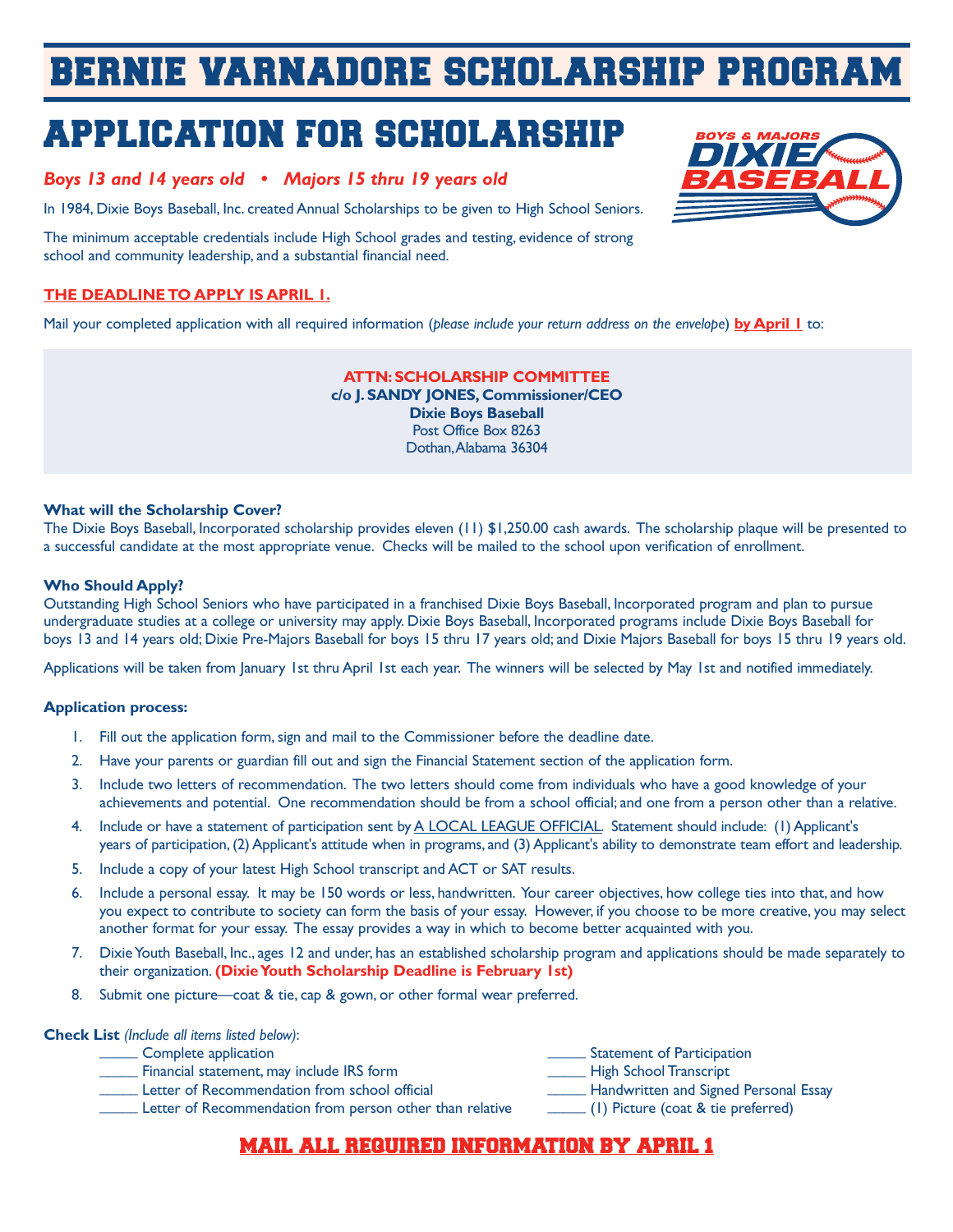| APPLICATION FOR SCHOLARSHIP                                                                                     |               |                 | <i><b>VIAJORS</b></i> |     |
|-----------------------------------------------------------------------------------------------------------------|---------------|-----------------|-----------------------|-----|
| Please Type or Print All Responses In Ink                                                                       |               |                 | '33                   |     |
|                                                                                                                 |               |                 |                       |     |
|                                                                                                                 |               |                 |                       |     |
|                                                                                                                 |               |                 |                       |     |
|                                                                                                                 |               | STREET OR ROUTE |                       |     |
|                                                                                                                 |               |                 |                       |     |
| <b>CITY</b>                                                                                                     | <b>COUNTY</b> |                 | <b>STATE</b>          | ZIP |
|                                                                                                                 |               |                 |                       |     |
|                                                                                                                 |               |                 |                       |     |
|                                                                                                                 |               |                 |                       |     |
| <b>CITY</b>                                                                                                     | COUNTY        |                 | <b>STATE</b>          | ZIP |
|                                                                                                                 |               | <b>COUNTY</b>   | <b>STATE</b>          | ZIP |
|                                                                                                                 |               |                 |                       |     |
| Performance on National Tests - One Required:                                                                   |               |                 |                       |     |
| American College Test (ACT) Composite Score _________________Last Date Taken__________________________________  |               |                 |                       |     |
| Scholastic Aptitude Test (SAT) Total of Math and Verbal Scores ____________________Last Date Taken_____________ |               |                 |                       |     |
|                                                                                                                 |               |                 |                       |     |
| Date Applied: Date Accepted: Date Accepted: 2004                                                                |               |                 |                       |     |
| Date Applied: <u>Date Accepted:</u> Campaigned: Date Accepted: Campaigned: 2014                                 |               |                 |                       |     |
| Academic Honors, Awards and Leadership Positions categorized as follows: (use additional pages if needed)       |               |                 |                       |     |
|                                                                                                                 |               |                 |                       |     |
|                                                                                                                 |               |                 |                       |     |
|                                                                                                                 |               |                 |                       |     |
|                                                                                                                 |               |                 |                       |     |
|                                                                                                                 |               |                 |                       |     |
| Work Experience: www.astronomia.com/www.astronomia.com/www.astronomia.com/www.astronomia.com/www.astronomia.co  |               |                 |                       |     |
|                                                                                                                 |               |                 |                       |     |
|                                                                                                                 |               |                 |                       |     |
|                                                                                                                 |               |                 |                       |     |